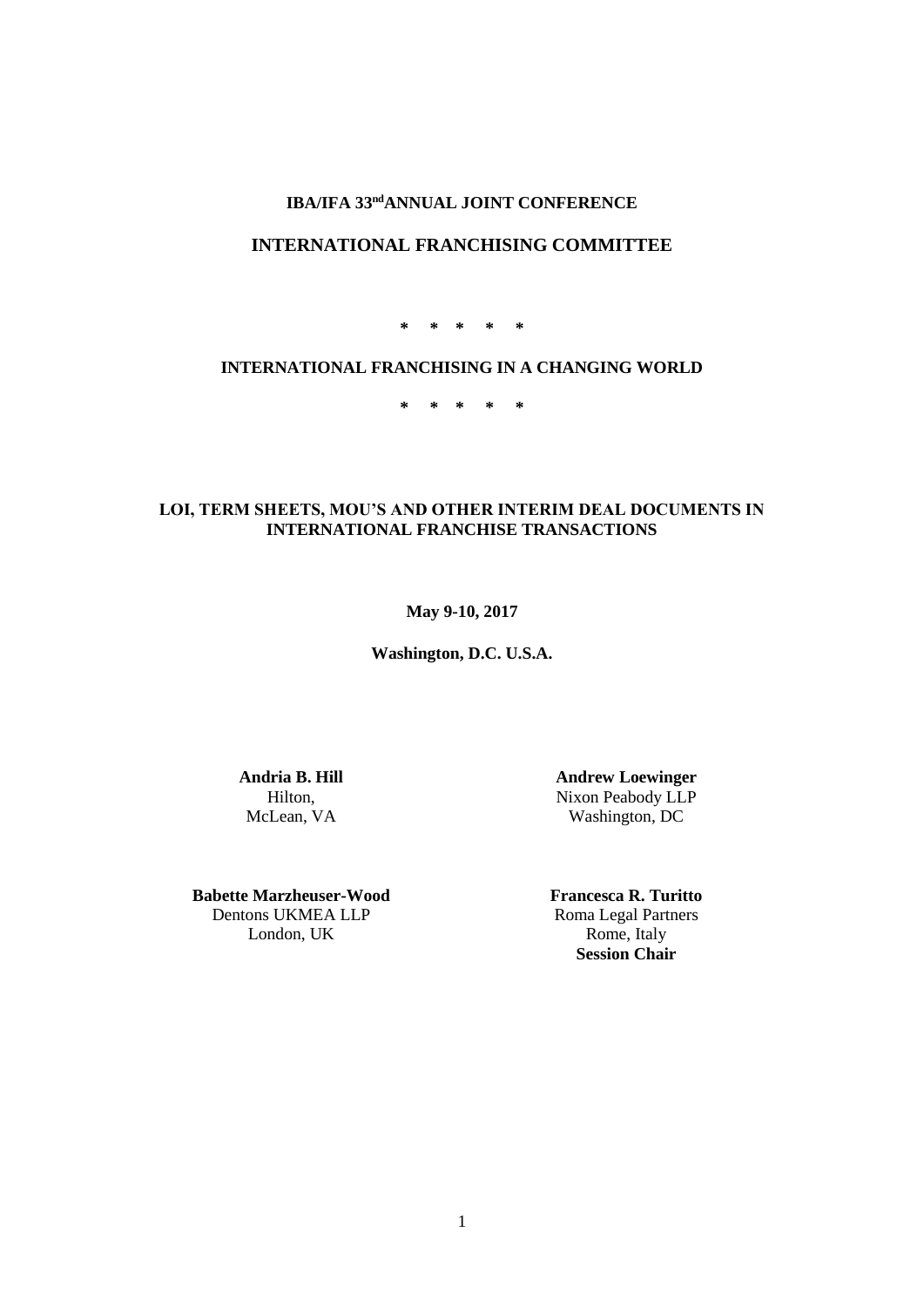### **Table of Contents**

| 1.  |                                                                                                                                                                                                                                                        |  |
|-----|--------------------------------------------------------------------------------------------------------------------------------------------------------------------------------------------------------------------------------------------------------|--|
| 2.  |                                                                                                                                                                                                                                                        |  |
| 3.  |                                                                                                                                                                                                                                                        |  |
| 4.  | Most Important Terms to be Included in an Interim Deal Document 4                                                                                                                                                                                      |  |
| 5.  |                                                                                                                                                                                                                                                        |  |
| 6.  |                                                                                                                                                                                                                                                        |  |
| 7.  |                                                                                                                                                                                                                                                        |  |
| 8.  | Duty of good faith: how is this going to affect the interim deal document in a civil                                                                                                                                                                   |  |
| 9.  | Non compete clauses : Are they common? Competition restrictions in the EU  11                                                                                                                                                                          |  |
| 10. | Breaking (or changing) the terms of an interim deal document: (i) a<br>confidentiality obligation is effectively enforceable (and enforced) or it is rather a<br>"moral suasion" type of clause? (ii) non-binding commercial terms are actually set in |  |

**[stone?](#page-11-0) 12**

1

#### **Interim Deal Documents 1**

<span id="page-1-0"></span>Franchisors have continued to expand into international markets in recent years as the global economy has become more connected and brand recognition has flowed across borders. International expansion can further complicate the already complex negotiations of a typical franchise agreement as the parties will have to navigate differing business, legal, and cultural landscapes. The first step for many franchisors is often negotiating a letter of intent, term sheet, memorandum of understanding or other interim deal document.<sup>2</sup> Such interim deal documents can provide considerable value in agreeing on material terms, setting expectations, and providing a roadmap for the transaction before engaging in extended negotiations of a franchise agreement. Setting expectations upfront in an interim deal document can be especially helpful in an international context where the local business community may be less familiar with the franchising model or where the franchisor may be less familiar with local business practices.

## <span id="page-1-1"></span>**1. Binding or Non-Binding Agreement?**

The threshold question with an interim deal document is whether it should be a binding or a non-binding agreement. This decision will be driven by the business purpose – do the business principals view the interim deal document as just a commitment to negotiate further or an actual commitment to a transaction? In most cases, it is the former. Accordingly, it is common to enter into non-binding interim deal documents in order to agree on key terms as a precursor to further negotiations. In addition, at the stage of an interim deal document, the parties are typically still evaluating the transaction and each other and may not wish to be held to a binding agreement just yet.

<sup>&</sup>lt;sup>1</sup> The authors would like to thank Nixon Peabody LLP attorney Nia Newton for her assistance with this article.

<sup>&</sup>lt;sup>2</sup> In this paper we mostly use the term "letter of intent" or "LOI" and in doing so we refer to all interim deal documents.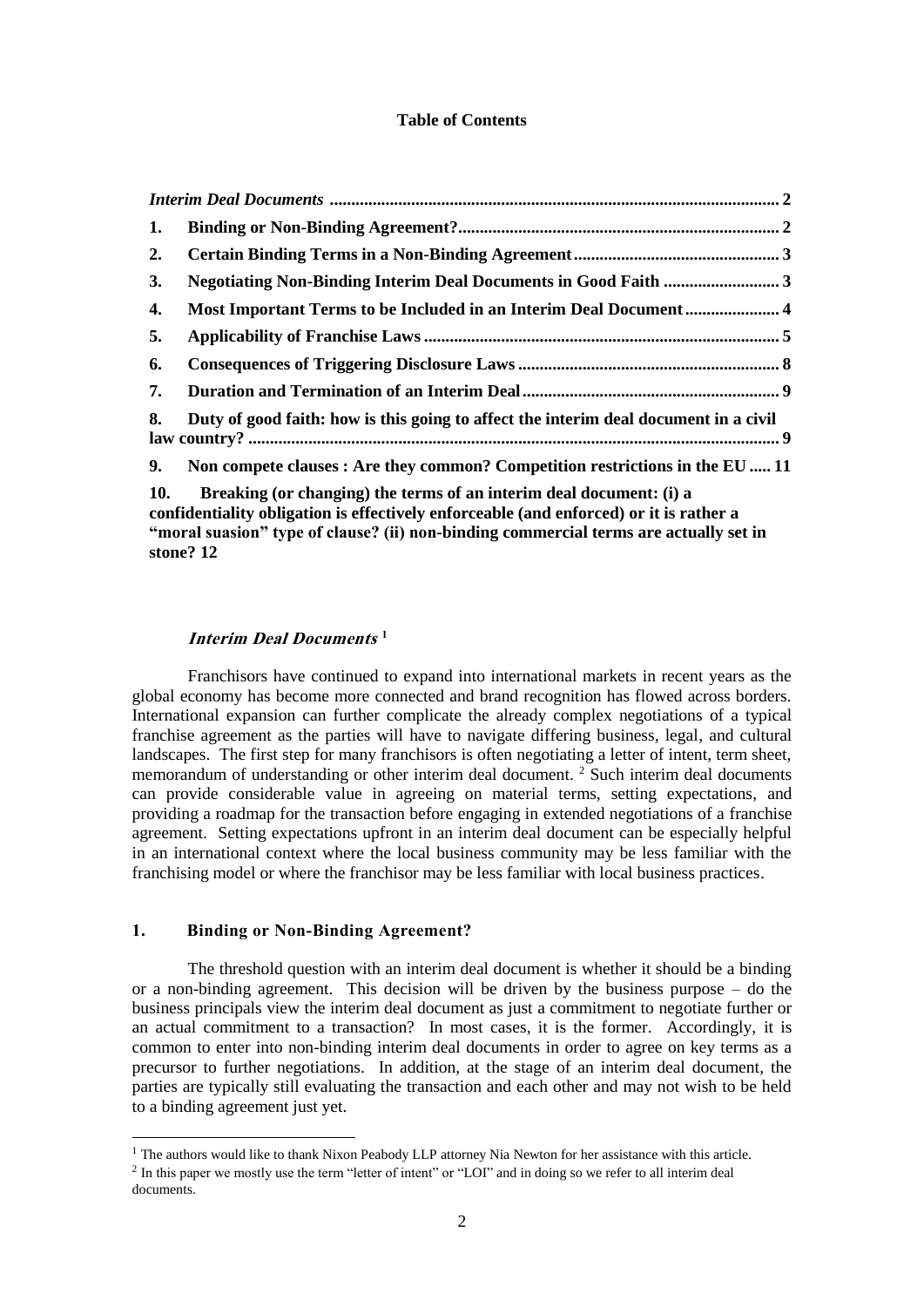#### <span id="page-2-0"></span>**2. Certain Binding Terms in a Non-Binding Agreement**

In the context of a non-binding interim deal document, franchisors will often provide that certain terms will be binding. Candidates for binding terms typically include terms on confidentiality, trademarks, and applicable law.

Confidentiality covenants in interim deal documents are important to protect the inappropriate use and disclosure of the franchisor's confidential and proprietary information, regardless of whether or not the parties progress beyond the interim deal document. Even if the parties do not enter into a franchise agreement, any confidential or proprietary information to which the prospective franchisee has become privy during or after negotiation of the interim deal document should be protected.

As a franchisor's trademarks are essential elements of its brand, franchisors should consider including a binding provision regarding trademarks. The interim deal document should be clear that it does not grant a license to the prospective franchisee to use the franchisor's trademarks. It should state that the prospective franchisee has no rights to use the trademarks unless and until a franchise agreement is entered into and then only pursuant to its terms.

A binding applicable law provision should be included in an interim deal document in the event of any disputes arising relating to the interpretation, compliance and performance of the document.

#### <span id="page-2-1"></span>**3. Negotiating Non-Binding Interim Deal Documents in Good Faith**

A potential risk of entering into a non-binding interim deal document is that, in the event of a dispute, a court could imply a duty of good faith and find that the interim deal document is binding. Parties can mitigate this risk through careful drafting of clear language to reflect the parties' intent. In some cases, franchisors will expressly include a duty to negotiate in good faith in their interim deal documents with a view to signing a binding document by a certain date. This approach raises the negotiating standard and will make it more likely that the interim deal document is viewed as binding.

In entering into non-binding interim deal documents in common law jurisdictions, franchisors should be aware of the risk that a court could find an interim deal document binding based on its assessment of the parties' intent. This paper later reviews these issues in a civil law context.

Most courts in common law jurisdictions will attempt to determine the intent of the parties from the language in the interim deal document. Courts will attempt to assess whether there was a "meeting of the minds". Franchisors can attempt to mitigate the risk of a court finding that a non-binding agreement was intended to be binding or a court implying a duty of good faith by including clear language to indicate the intent of the interim deal document. Of course, as attorneys know, drafting to prevent future interpretations is sometimes easier said than done. At a minimum, the language in a non-binding interim deal document should expressly state which terms are binding. The interim deal document should state that a party will not be in breach of the interim deal document or liable to the other party as a result of a failure to enter into the franchise agreement. To go a step further, the interim deal document could state that there is no obligation, express or implied, to negotiate in good faith toward a binding agreement and that any party may terminate negotiations at any time for any reason or no reason.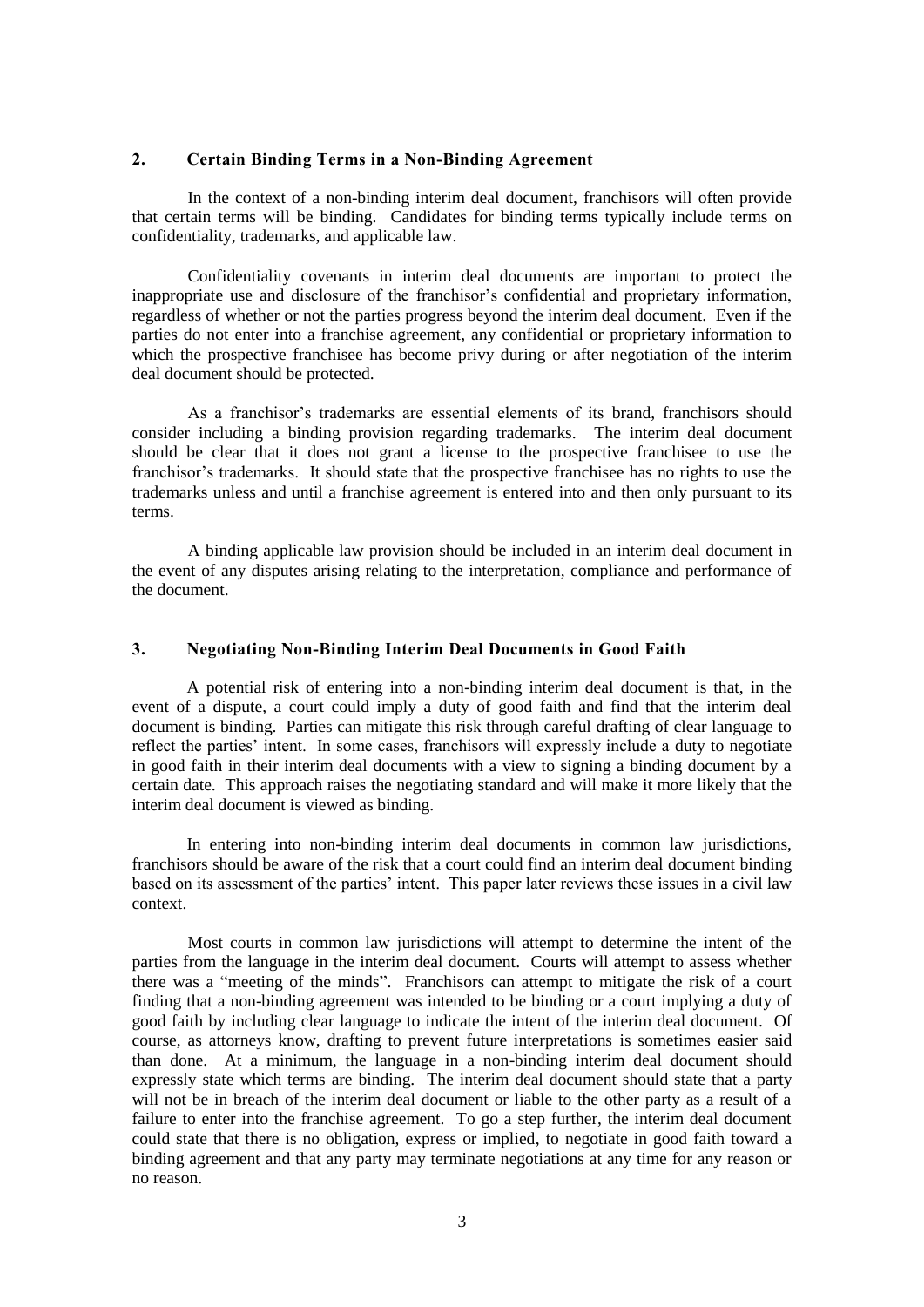Franchisors should be cognizant that their conduct could be reviewed in determining an intent to be bound by a non-binding interim deal document. Generally, under common law contract principles, the conduct of the parties should not be admissible to determine the intent of the parties as courts will rely on the text of the interim deal document. Nonetheless, if the conduct of a party conflicts with the terms of the interim deal document, then there is a practical risk that the conduct could potentially serve as a basis for a finding of intent. For example, carrying out actions under an interim deal document prior to signing the franchise agreement could be viewed as an intention to be bound by the interim deal document. Such a determination would be made on a case by case basis depending on the facts in each situation. If there are actions that a franchisor would customarily undertake after signing an interim deal document whether or not the parties progress to a franchise agreement, such as performing due diligence on a prospective franchisee, it is helpful to include language in the interim deal document that such actions are not evidence of an intent to be bound by the terms of the interim deal document.

Alternatively, franchisors wishing to expressly include an obligation to negotiate in good faith in their interim deal documents should realize that such an obligation raises the standard and makes it more likely that a non-binding document will be viewed as binding. Before including such language, a franchisor should confirm that it is consistent with its business practices since such language would limit the ability of the franchisor to terminate negotiations regardless of the reason.

## <span id="page-3-0"></span>**4. Most Important Terms to be Included in an Interim Deal Document**

In deciding what terms to include in an interim deal document, franchisors should provide enough information for a prospective franchisee to evaluate the deal but should take care not to provide so much detail that it frustrates the purpose of making the negotiation process more efficient. A helpful exercise in striking this balance is to consider what terms are essential and what terms may be deal killers if not raised until the first draft of the franchise agreement. In countries without franchise disclosure requirements, more information may be necessary in the interim deal document if it would otherwise not be available to the prospective franchisee.

The following is a good example of a set of terms to include in an interim deal document: 3

- Major business points such as price and territory
- Anticipated due diligence

1

- Anticipated critical path for the transaction and anticipated closing date
- Confidentiality obligations and allocation of the cost of negotiations and documentation
- What type of documentation will reflect the final deal
- Termination rights and any breakup fees

The major business point that is top of mind for most parties will be the fees due under a franchise agreement. The interim deal document should address fees, both any initial fees such as an application fee or a deposit, as well as recurring fees throughout the term of the franchise agreement, such as royalties. Other system fees and charges, such as any advertising or group funds, should also be addressed. The interim deal document should clearly state

<sup>3</sup> Steven Goldman, Gaylen Knack, Jorge Mondragon, and Andrew Loewinger, *Using Letters of Intent, Term Sheets and Other Interim Deal Documents in International Franchising* in IBA/IFA 26th Annual Joint Conference, May 18- 19, 2010 at 3.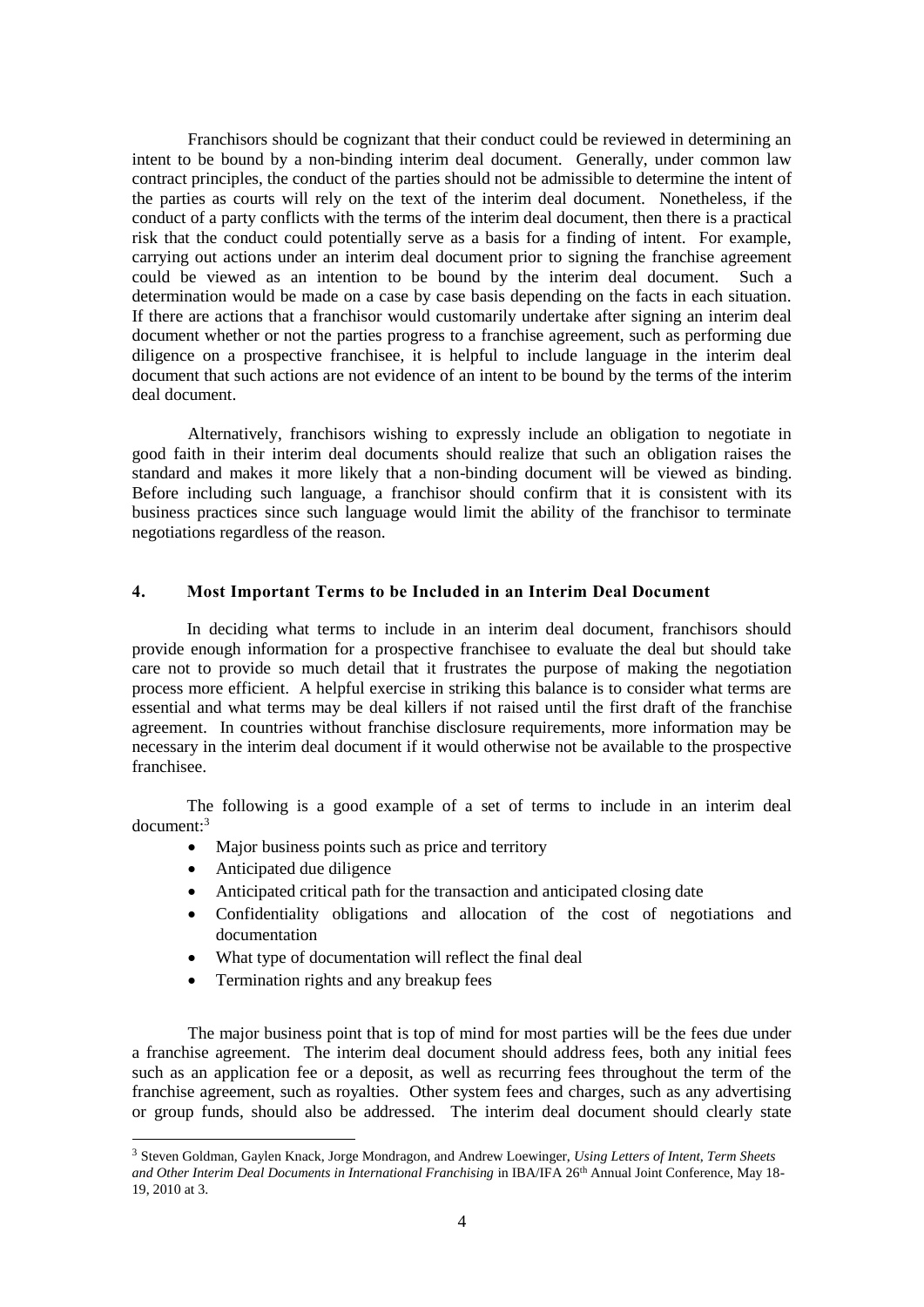whether each fee or charge is refundable or not and under what circumstances. The goal should be that a prospective franchisee understands from the interim deal document the total "all-in" fees and charges for which they will be responsible under the franchise agreement and the related payment terms. This will facilitate the prospective franchisee's evaluation of the transaction and its ability to effectively move forward in negotiations.

In addition, if any additional security or a guaranty will be required, this should be addressed in the interim deal document as well. If the determination regarding additional security or a guaranty will be made at a later date, it is helpful to at least raise the concept in the interim deal document so that the prospective franchisee can appreciate the full universe of potential financial commitments.

Other major business points would include the term of the franchise agreement and whether there will be any renewals (whether automatic or discretionary), the territory, performance criteria and compliance with system standards, and sources of required products or operating systems.

In international interim deal documents, it is advisable to include terms regarding the currency for payments, foreign exchange, and treatment of taxes as these matters can become complex across borders and require strategic planning for the parties. If there will be a gross-up for withholding taxes, that requirement should be included in the interim deal document as well.

#### <span id="page-4-0"></span>**5. Applicability of Franchise Laws**

When a franchisor decides to expand its business internationally, there are a number of legal questions that must be addressed before the franchisor and a prospective franchisee sign a franchise agreement on the dotted line. In the beginning stages of any international franchise transaction, a franchisor must determine what, if any, laws and regulations will apply to its franchise agreement in the foreign country and whether those laws will also apply to the precontractual negotiations and agreements it enters into with its prospective franchisee.

Franchising currently exists in over 150 countries and an increasing number of those countries have implemented laws that regulate franchise transactions. Countries like Brazil, Belgium, France, Germany, Spain, Sweden, Taiwan and United States (federally and in several states) have franchise disclosure laws. Angola, Estonia, Lithuania, Kazakhstan, Kyrgyzstan, some U.S. States, Russia, and Ukraine all have franchise relationship laws. Argentina, Australia, China, Canada (the provinces of Alberta, British Columbia, Manitoba, New Brunswick, Ontario, and Prince Edward Island), Indonesia, Italy, Japan, Macau, Malaysia, Mexico, Romania, South Korea, several U.S. States, and Vietnam have implemented both franchise disclosure laws and franchise relationship laws. There are also a number of countries who have bodies of law (e.g., commercial agency, competition, distributorship, intellectual property, tax, etc.) which may cover certain portions of a franchise transaction. Depending on the country, province, or state, a franchisor may be required to register its franchise or provide disclosure before it begins any preliminary negotiations with a prospective franchisee. Franchisors are strongly advised to seek the advice of local counsel in their target country before offering franchise opportunities. Failure to discern legal idiosyncrasies that could trigger disclosure and/or registration requirements, like the definition and terms associated with franchising in the jurisdiction, the payment of a deposit or fee, or the multi-jurisdictional aspects of a deal, may result in a franchisor's violation of an applicable franchise sales law.

#### **5.1 Considerations**

#### *(i) Definitions and Language in Franchise Laws and the Execution of*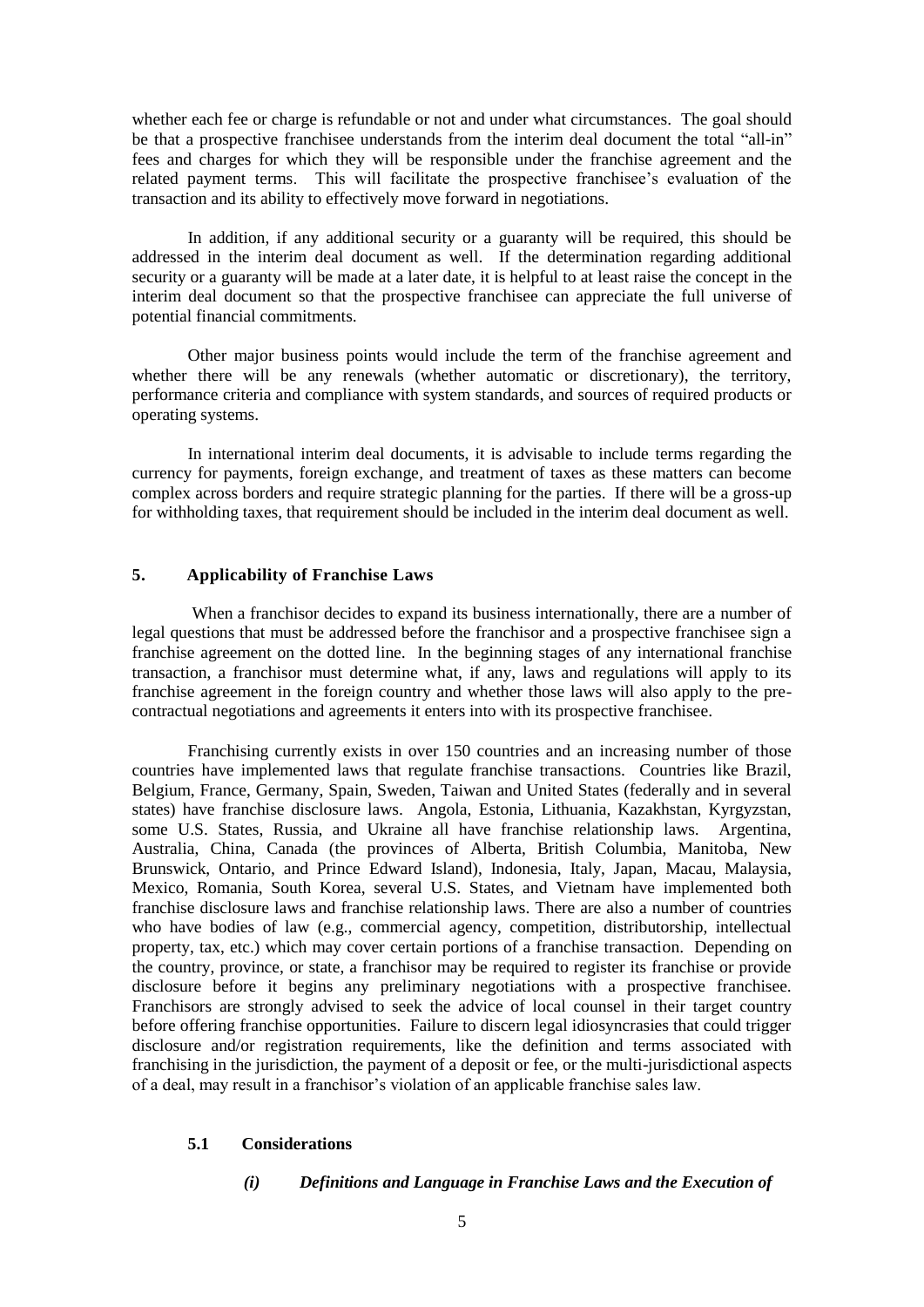#### *an LOI*

The definitions and language used in a country's franchise sales law addressing when disclosure or registration is required can be so broad as to encompass most or all of a franchisor's preliminary agreements with a prospective franchisee, or it can be so narrow as to apply solely to the franchise agreement. Some countries may have franchise sales laws that vary in their definitions of terms like "franchise," "offer," "contract," etc. Accordingly, a franchisor must consider whether its preliminary agreements or negotiations fall within the definitions or terms of its target country's franchise sales laws before proceeding with any franchise offers or activity.

For example, in Taiwan, the Principles for Handling Cases Relating to the Operation of Franchisors ("Principles") require a franchisor to provide a prospective franchisee with a disclosure document in writing 10 days, or a reasonable time period as the case may require, before the franchise or "preparatory franchise relationship" has been "established." A preparatory franchise relationship is defined as the relationship established before the franchisor and prospective franchisee enter into a formal franchise relationship. The Principles deem a preparatory franchise relationship "established" once the counterparty pays certain fees or expenses and executes franchise-related documents (including preliminary agreements, a letter of intent, a memorandum of understanding, etc.) and the parties agree in such franchise-related documents that the fees or expenses paid by the counterparty will be confiscated or the counterparty will be liable for damages in case of withdrawal.<sup>4</sup>

In countries like Brazil, the applicability of a franchise law to a letter of intent may be more straight-forward. For example, Article 4 of Brazil's Franchising Law requires a franchisor to furnish a Franchising Offering Circular to a prospective franchisee 10 days prior to the execution of a "preliminary franchise agreement" or the payment of any kind of fee by the prospective franchisee to the franchisor.<sup>5</sup> "Preliminary franchising agreement" includes letters of intent or options to purchase franchise rights in Brazil.

In the United States, franchisors should be especially careful, as they are legally bound by a somewhat two-tiered regulatory system. For example, unless franchisor's franchise transaction is exempted under the Amended FTC Rule,<sup>6</sup> ("FTC Rule") a franchisor will be bound by the FTC Rule and its franchise disclosure obligations. However, the franchisor's obligations may not end at the federal level. A franchisor will also be bound by franchise sales laws and regulations in those states that have implemented them. In certain cases, a state's franchise sales laws could subject franchisor to more stringent disclosure requirements, obligate the franchisor to register its franchise offering, and dictate portions of the franchisor's relationship with its franchisees and prospective franchisees.

Under the FTC Rule, a franchisor is required to provide a prospective franchisee with a disclosure document at least 14 calendar days before the prospective franchisee "signs a binding agreement with, or makes any payment to, the franchisor or an affiliate in connection with the proposed franchise sale." The scope of disclosure required under the federal rule is quite broad, as it applies to any binding agreement or any payment in connection with a proposed franchise sale. That said, there may be some solace in knowing that a franchisor that enters into a nonbinding letter of intent that requires no deposit or other payment may, arguably, not be required to provide disclosure. And, further, given that there is generally no private right of action for disclosure failures under the FTC's Franchise Rule, there may be relatively low risk in entering into such a preliminary agreement. Nonetheless, if that same franchisor is offering a franchise opportunity to a prospective franchisee who resides in New York, the franchisor will be

<sup>4</sup> Andrew P. Loewinger and Michael K. Lindsey, *International Franchise Sales Laws*, 476-498 (American Bar Association 2d ed. 2015).

<sup>5</sup> The Franchising Law (Law 8.955) 1994 (Brazil) Article 3.

<sup>6</sup> (Federal Trade Commission)16 C.F.R. Part §436.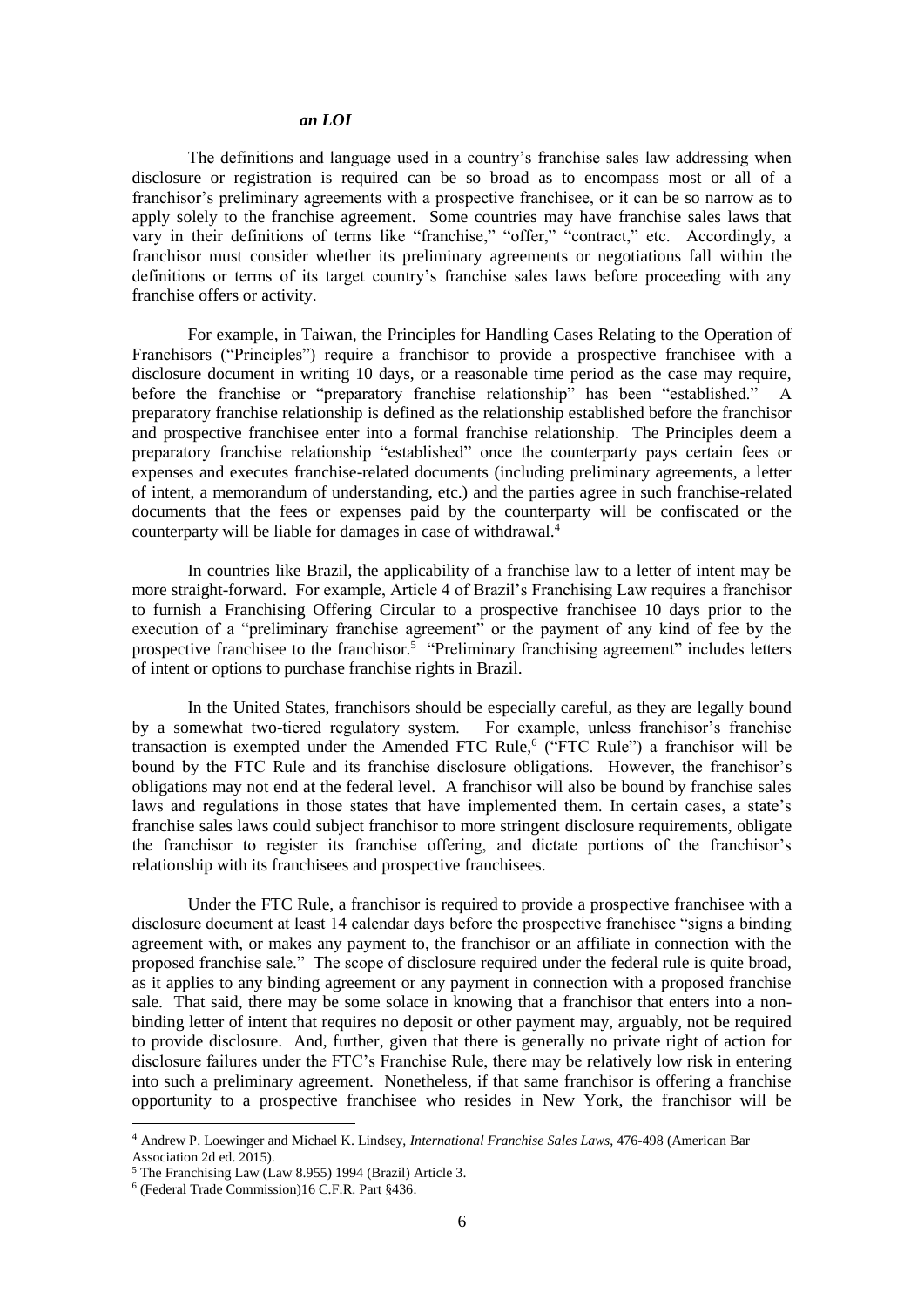required to register under the New York General Business Law and be subject to New York's disclosure requirements mandated to apply to "all written or oral arrangements between a franchisor and franchisee in connection with the offer or sale of a franchise, including, but not limited to, the franchise offering, the franchise agreement, sales of goods or services, leases and mortgages of real or personal property, promises to pay, security interests, pledges, insurance, advertising, construction or installation contracts, servicing contracts, and all other arrangements in which the franchisor or subfranchisor has an interest."<sup>7</sup> Under New York's Business Law "offer" of a franchise is defined as "any attempt to offer to dispose of, or solicitation of an offer to buy, a franchise or interest in a franchise for value." Ultimately, while it may be arguable or ambiguous under Federal law whether a franchisor has to provide disclosure before entering into a non-binding preliminary negotiation or agreement, if its deal is conducted or its prospective franchisee resides in a certain state that regulates franchise activities, the franchisor should be well aware of that state's requirements and ensure that it is in compliance with both federal and state obligations.

There will be certain jurisdictions that require disclosure or registration before the start of franchise sale activities or otherwise concluding the sale of the franchise. Some jurisdictions may require franchisors to register within a certain time period after an initial or each franchise sale. As the scope of international franchise sales laws varies depending upon the jurisdiction and the jurisdictions' definition of key franchise terms, franchisors must research and review each such law and regulation individually to ascertain the impact of such laws and regulations on its preliminary agreements. <sup>8</sup>

### *(ii) Payments and Deposits*

Requiring a prospective franchisee to make payments or a deposit in connection with the execution of an LOI could trigger franchise disclosure obligations, and in some cases create additional issues for the franchisor (e.g., currency restrictions or tax implications). A franchisor should determine whether it will require from a prospective franchisee a deposit or periodic payment to offset its expenses in exploring an international franchise opportunity and whether those payments would be refundable. In Alberta, Canada, under the Alberta Franchises Act, a prospective franchisee is entitled to a disclosure document 14 days before it "signs any agreement relating to the franchise, or [makes] payment of any consideration relating to the franchise, whichever is earlier." While such language is quite broad, the amount and type of consideration paid by the prospective franchisee could actually exempt the franchisor from the disclosure requirement. In Section 4 of the Act, preliminary agreements that contains terms of a fully refundable deposit - a deposit that does not exceed 20% of the initial franchise fee, is refundable without any deductions and which does not bind the prospective franchisee to enter into any franchise agreement, are exempt from disclosure obligations in Alberta. In contrast, the Ontario, Canada franchise statute (the Arthur Wishart Act (Franchise Disclosure), 2000) also requires disclosure to a prospective franchisee at least 14 days before it signs any agreement relating to the franchise or makes payment of any consideration relating to the franchise, but unlike Alberta, there is no exception of any kind made for a deposit. So uniformity within a country cannot be assumed. In Mexico, Mexican legislation makes a distinction between payments and deposits associated with preliminary agreements. Payments that "cover any costs and expenses into which franchisor will incur for the analysis and/or investigation of the franchisee's profile" are considered consideration and therefore subject to the payment of income tax withholdings.<sup>9</sup> However, in principle, deposit payments are not subject to withholding tax obligations. A franchisor that requires any payment related to an LOI is best off consulting local counsel about franchise law applicability to those payments. A franchisor

1

<sup>7</sup> N.Y. Comp. Codes R. & Regs. tit. 13, § 200.11.

<sup>8</sup> Steven Goldman, Gaylen Knack, Jorge Mondragon, and Andrew Loewinger *Using Letters of Intent, Term Sheets and Other Interim Deal Documents in International Franchising* in International Franchising in IBA/IFA 26th Annual Joint Conference, May 18-19, 2010 at 6.

<sup>9</sup> *Id*. at 13.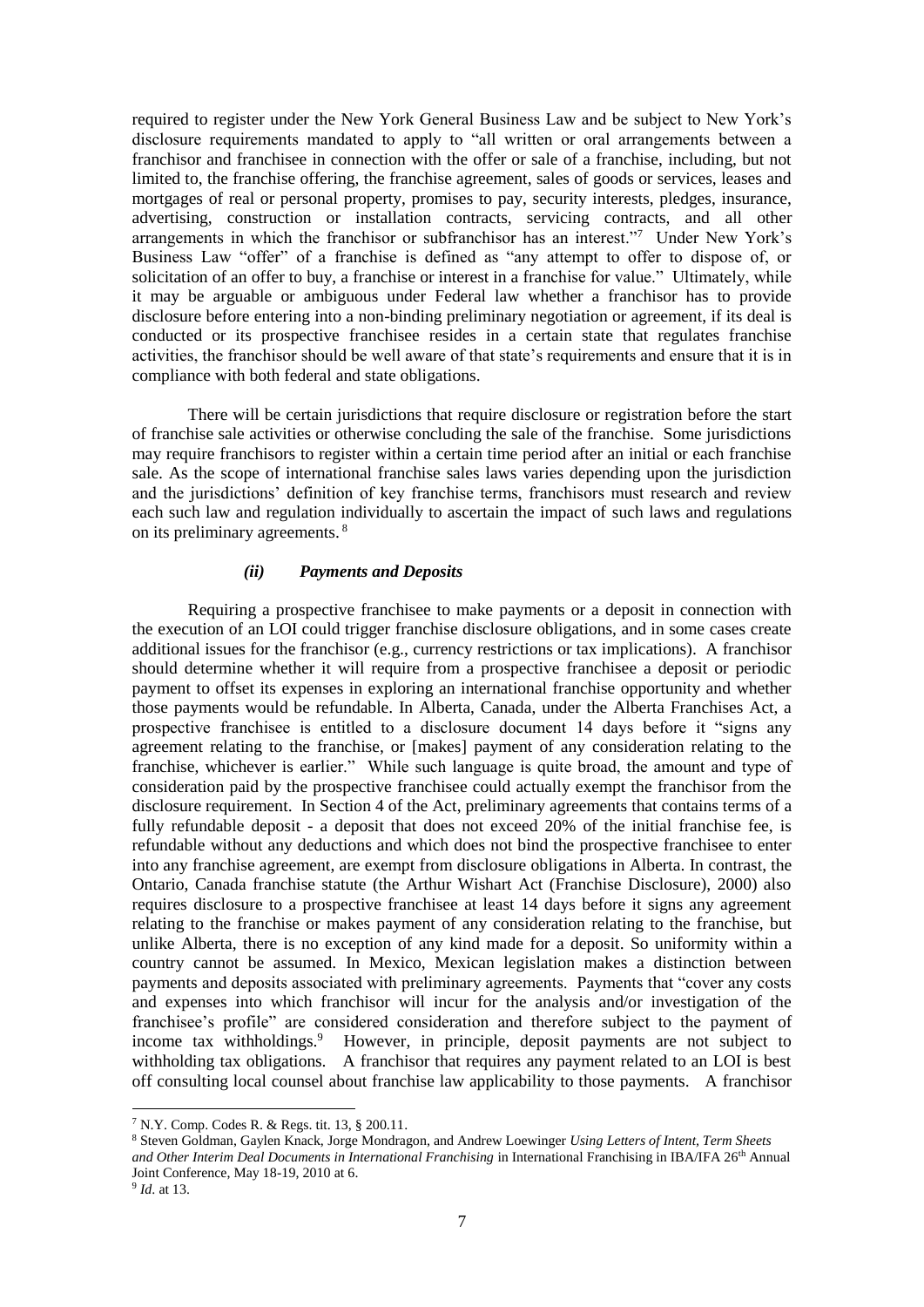may also find it beneficial to negotiate and include provisions in its LOI that requires payments be made in the currency of its home country and that prospective franchisee be responsible for any applicable taxes.

## *(iii) Multi-Jurisdictional Franchise Transactions and Unclear Franchise Laws*

Sometimes parties will sign an LOI for a multi-jurisdictional territory. The question then is, if one of the countries has an applicable franchise law, does the LOI trigger the applicability of that law? The answer is: it depends. Unfortunately the applicability of franchise laws in many jurisdictions is unclear, so neighboring attorneys may be unable or reluctant to give a firm answer on whether such laws apply to a letter of intent, given the ambiguity.<sup>10</sup> Depending on the jurisdiction, a franchisor may be well-advised to register trademarks included in its LOI; commence registration immediately if the country has a notorious reputation for trademark infringement or a lengthy registration period; or register with a local franchise authority before soliciting a franchisee in that country. Essentially, a franchisor interested in a franchise business that spans multiple countries should research the franchise laws of each independent country or hire local counsel in each country to ensure franchise compliance.

## <span id="page-7-0"></span>**6. Consequences of Triggering Disclosure Laws**

A franchisor's failure to comply with franchise sales laws of foreign countries may have serious consequences. Foreign franchise laws could require, or provide franchisees the right to demand, rescission of franchise agreements, reformation, payment or refunds or damages, civil and criminal penalties, or a combination of these remedies. Although a franchisee may have no interest in demanding rescission, a franchisor's failure to abide by applicable franchise law does give the franchisee leverage in the negotiation of a new franchise agreement.

A franchisor must be aware of the scope of time a franchisee has to rescind an executed franchise agreement if it fails to properly disclose a franchisee before entering pre-contractual negotiations or agreements. For example, mandatory pre-contractual disclosures and the rights of rescission have become staple provisions in Canadian franchise laws.<sup>11</sup> As noted above, it is generally accepted that payment of any monies or an LOI, with any binding provisions, would trigger the disclosure requirements under the Ontario franchise sales law. When a franchisee in Ontario, Canada, does not receive disclosure documents at all, when disclosure was required, that franchisee is entitled to a 2 year period during which it can exercise its right to rescind its franchise agreement.<sup>12</sup> This arguably leaves the franchisor vulnerable to a dissatisfied franchisee rescinding its otherwise fair franchise agreement simply because the franchisee wants out, and having very little to do with the actual lack of disclosure. The administrative costs and the investment time is lost by the franchisor and in some cases, the franchisee, who may not have been operating the franchised business profitably, could make profit from such rescission and reimbursement and damages that a franchisor may have to pay. For Ontario, Canada franchisees that did receive disclosure, but imperfect disclosure, such franchisees would be entitled to 60-day right to rescission, which too can be a headache for a franchisor.

Depending on the scope of a franchisor's violation, a franchisor could also be banned from conducting business in certain jurisdictions. Government agencies could elect to go after a franchisor for civil and criminal penalties. In lieu of all the consequences of non-disclosure, it is imperative that before a franchisor negotiates any preliminary agreements or pursues any

1

<sup>10</sup> Kerry Olson, Frank Robinson, and Kendal Tyre, *From LOI to Closing: Getting an International Franchise Deal Done* in International Franchising in ABA 37th Annual Forum on Franchising, October 15-17, 2014 at 7.

<sup>&</sup>lt;sup>11</sup> George J. Eydt and Edward Levitt, *The Devil is in the Details: How Canadian and U.S. Franchise Legislation Differs*, Franchise Law Journal, Volume 32, Number 4, Spring 2013.

<sup>12</sup> Ontario *Arthur Wishart Act* §6 (2).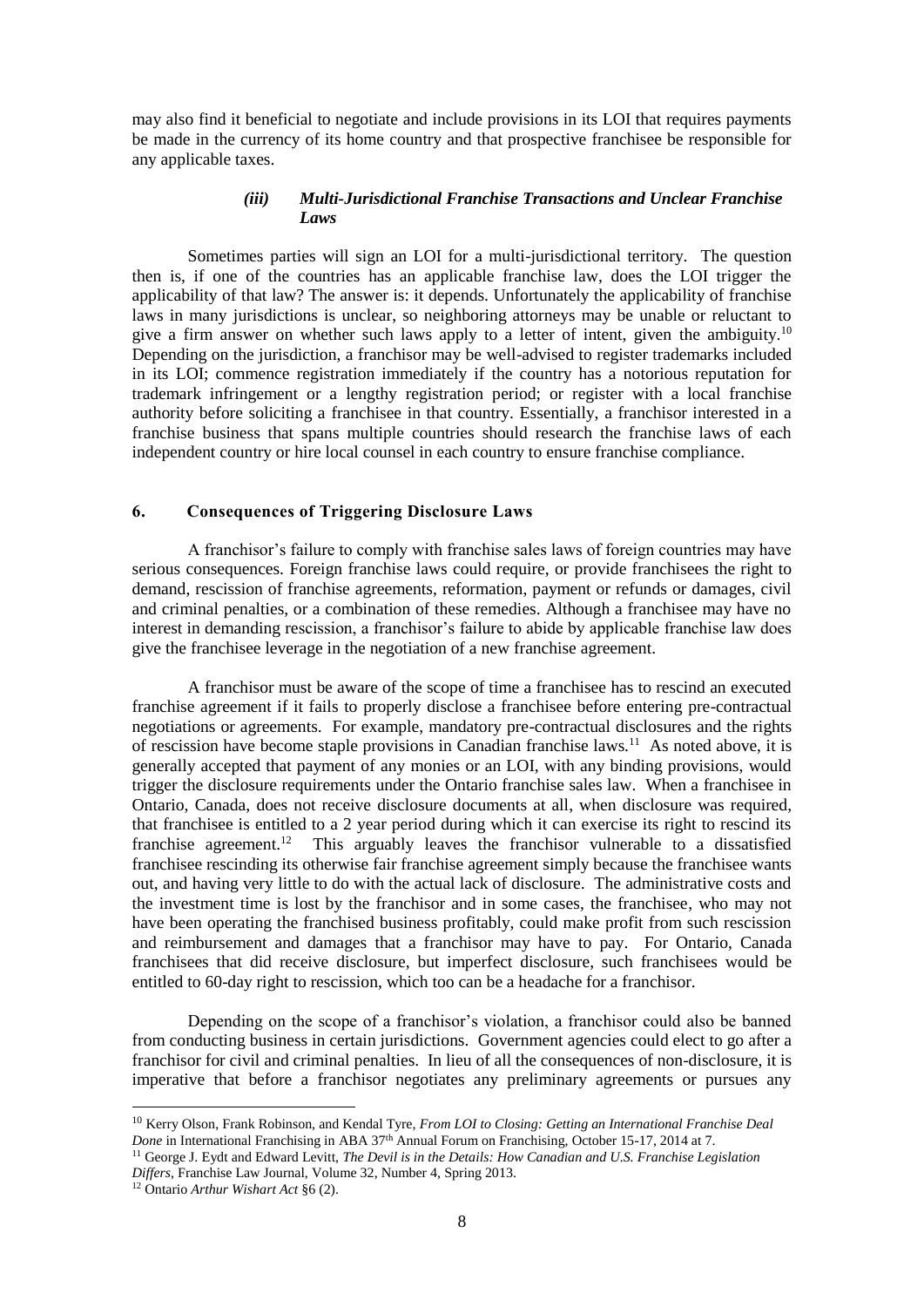franchise sales in a jurisdiction, it know, understand, and abide by any and all franchise sales law requirements.

# <span id="page-8-0"></span>**7. Duration and Termination of an Interim Deal**

Assuming that a franchisor has complied with all applicable franchise laws in entering into pre-contractual negotiations or agreements, the franchisor's next objective should be to get the deal through to its final stage, signing the franchise agreement. International franchise transactions can be multifaceted and extremely costly and lengthy processes. In countries where registration periods are long, an executed LOI, depending on its terms, may indicate to a franchisor that it is dealing with a serious prospective franchisee that is "in it for the long haul." An LOI should be the precursor that establishes the foundation of the franchise relationship and agreement, not another financial and administrative burden for the parties. As a result, a franchisor should not expect its LOI to have an extensive term. Like applicable franchise laws in different countries, the duration of an LOI will always vary; however, typical duration can range anywhere from 60 to 180 days. An LOI has the potential to expire if the parties do not enter into a binding franchise agreement by its end. The franchisor and franchisee may decide in that case that they would like to extend their LOI, or ultimately agree to part ways. If expiration of the LOI occurs, there may be continuing obligations of both parties. The franchisor may be expected to refund any payments and/or deposits made by the prospective franchisee and the franchisee may be required to keep terms of the LOI confidential and not use the franchisor's trademarks. Such post-expiration are not uncommon.

As discussed earlier, franchisors or franchisees may face legal consequences if an LOI agreement is deemed binding, but is terminated. Cases like *Texaco, Inc. v. Pennzoil Co.* in the United States are a great example of this.<sup>13</sup> The Texas court found that the preliminary agreement between two parties contained essential elements of a contract thus demonstrating the parties' intent to be bound and resulting in one of the parties being awarded damages. Franchisors must understand that there can be costly consequences to terminating a preliminary agreement, especially if the agreement is not well drafted or ambiguous on the agreement's binding or non-binding nature. Franchisors entering into international franchise transactions should be well aware of the franchising laws, if any, that would apply to post-termination mechanics of a preliminary agreement (e.g., reimbursement requirements, confidentiality agreements, potential liability, etc.).

While there is no "one-size-fits-all" approach to starting an international franchise transaction, it is essential that a franchisor know, or hire someone who knows, the legal implications of its international franchise activities and to ensure that preliminary agreements are written thoughtfully and carefully, as to protect the franchisor from unnecessary drawbacks. Being well-informed and well-prepared to enter into an international franchise transaction is one step closer to a successful international expansion.

## <span id="page-8-1"></span>**8. Duty of good faith: how is this going to affect the interim deal document in a civil law country?**

The principle of good faith is an established principle of Civil Law going back to the Roman Codex Justinianus that dominated the development of contract law in Europe. All Civil Law Countries recognize the concept that contracts must be performed in good faith and many common law countries such as for example the UK have started to embrace the concept in recent years. However, the meaning of "good faith" can differ greatly from country to country. In Germany the concept of good faith is extremely sophisticated and far reaching whilst in the

<sup>13</sup> 729 S.W.2d 768 (Tex. App 1987).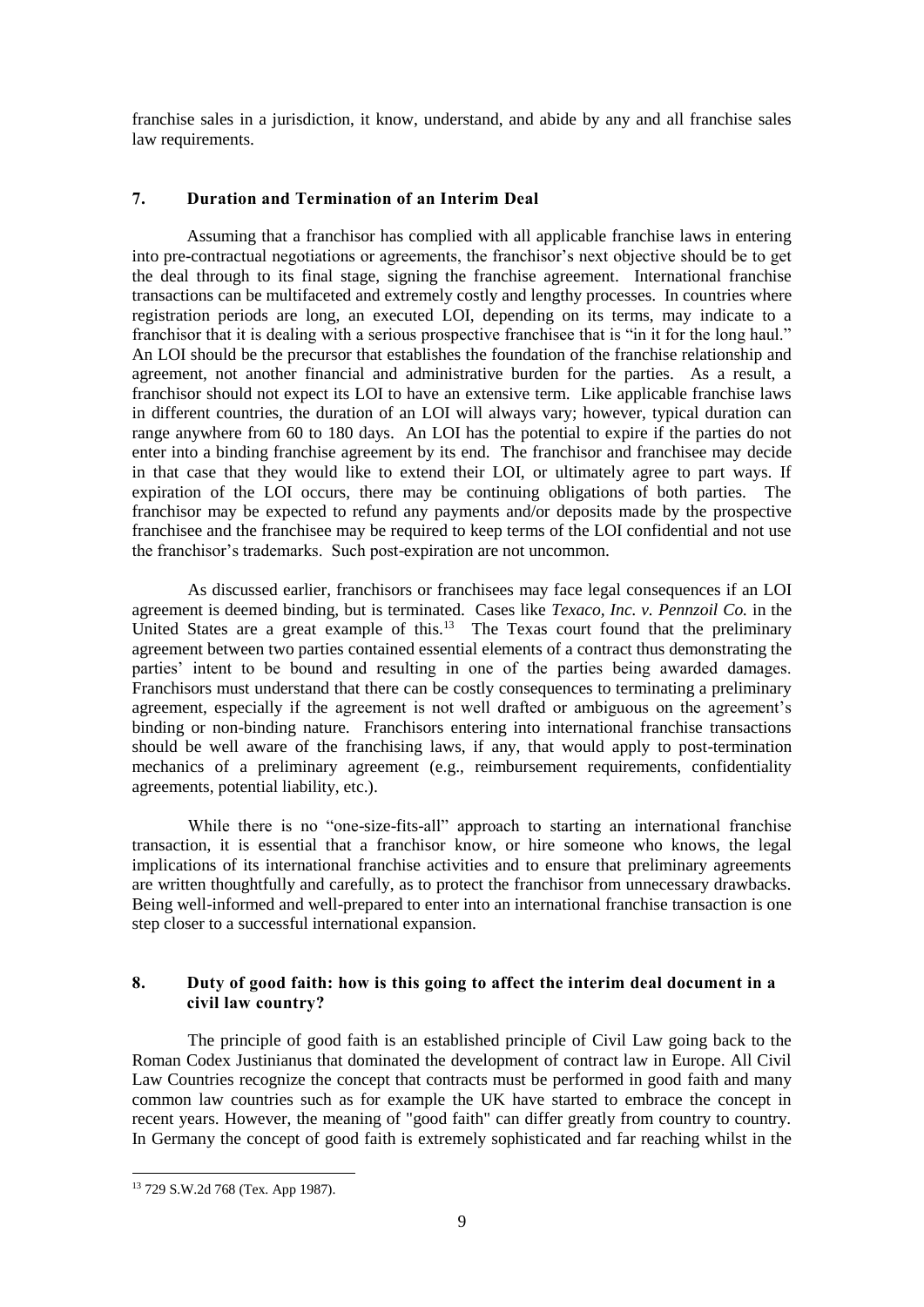UK it remains rudimentary. Article 242 of the German Civil Code provides: " The parties must perform their obligations in accordance with the requirements of good faith and trade custom" <sup>14</sup>. This provision is understood to express a general principle of universal application. It covers many principles that exist equally in common law such as the prohibition on benefitting from one's own wrong. The principle of good faith is supplemented by the fact that Civil Law countries recognize the existence of pre-contractual obligations arising from the duty of good faith, the so-called "culpa in contrahendo" principle. Article 311 (2) Rule 1 of the German Civil Code expresses the principle as follows; " An obligation arises upon the commencement of contractual negotiations… ". Clearly at the stage when the parties are contemplating a term sheet, contractual negotiations are well under way, so Civil Law obligations exist.

### *What are these obligations ?*

The parties are required to act honestly and in good faith during the pre-contractual phase. This can give rise to the following obligations:

- To act in such a manner that the property and health of the other party are not damaged
- Not to abandon negotiations without good reason

Damage to health can occur when negotiations are conducted in an unsafe environment. For example a shopper in a supermarket slips on a banana skin before he has made a purchase. Damage to property can occur where one party has suffered a loss as a result of the unexpected or sudden termination of negotiations by the other party after a term sheet has been signed. In order to make a successful claim for loss and damage in connection with abandoned negotiations, the claimant needs to show (1) that he was led to believe that the contract would be signed and (2) that negotiations were abandoned without good reason. The damages payable are typically limited to wasted effort (eg legal fees, travel costs). In some rare cases loss of profit claims can be made for example where another equal or better opportunity has been lost. For example an area developer franchisee may have been looking at two alternative franchise concepts for a new country. They may have chosen to focus on the first concept telling the other franchisor that they are unable to develop two brands in parallel. If the first concept abandons negotiations unreasonably and the second concept has at that point appointed another developer, the franchisee may attempt a loss of opportunity claim.

This is not an easy claim to make as the claimant needs to demonstrate that the other side made clear representations to the effect that the contract would definitely be approved. This could be the case where an express promise has been made ("Don't worry it will just be a formality to get this signed…") or where the franchisee has been encouraged to start operations. One obvious area of risk for franchisors arises in connection with situations where the franchisee is permitted to start setting up the franchised business whilst contractual formalities are pending. For example disclosure and registration in foreign countries may be outstanding and in the meantime the franchisee is encouraged in the meantime to sign a lease for the first unit or to attend training.

Obviously a well-drafted term sheet would make it clear that it is non-binding. However, that may not be enough to defeat a claim for breach of pre-contractual duty given that the duty arises automatically if negotiations have been commenced. The term sheet may also state that it expires if no contract has been agreed by a certain date. That may help with justifying a refusal to continue negotiations beyond that date. A situation, however, where the term sheet contains detailed contractual terms and the franchisor or franchisee later attempts to renegotiate a better deal could give rise to a claim. Cases have been reported where a claim has

<sup>14</sup> Schoenfelder, Deutsche Gesetze BGB.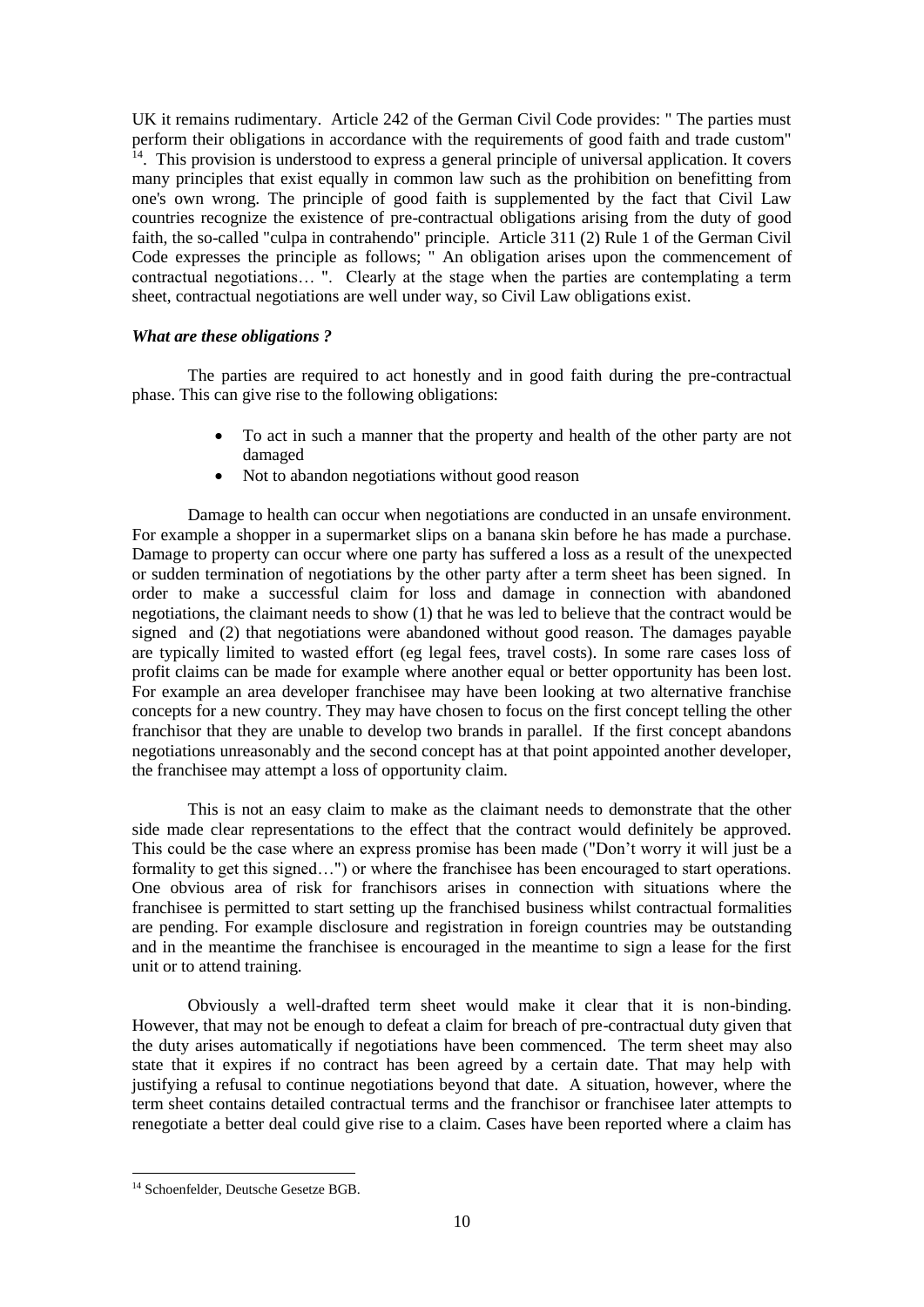been entertained by the courts in connection with unreasonable new demands derailing negotiations. <sup>15</sup> .

## <span id="page-10-0"></span>**9. Non compete clauses : Are they common? Competition restrictions in the EU**

Many letters of intent contain confidentiality obligations. These should of course be placed in the legally binding section of the document. Sometimes restrictions on competition are encountered at the pre-contractual stage but this is less common.

The following restrictions are possible:

- **Negotiation exclusivity**: franchisor and franchisee agree not to enter into negotiations in respect of a competing system and territory during the lock out period, typically the negotiation period under the LOI.
- **Lock-out Period:** Some franchisors require the prospective franchisee to commit to a cooling off period if negotiations fail. During that period, the franchisee is not permitted to open a competing business. Lock-out periods of 6-12 months are proposed by some franchisors.
- **Reverse Lock-out**. Sometimes the franchisee will insist that the franchisor may not enter the proposed territory in partnership with a competitor of the franchisee or at all during a certain period of time after negotiations have been abandoned. This can be the case where the franchise is a conversion franchise and the franchisee has an existing business that it needs to protect.

From a business perspective it is easy to see why the parties may want to impose these restrictions. However, as lawyers we need to ask ourselves if these restrictions are enforceable.

## *Are these non-compete obligations enforceable?*

Enforceability of restrictive covenants in Europe is governed by two legal regimes. Firstly, the restriction must be valid under applicable law. Second, the restriction must be permitted under European competition law.

Most European legal systems permit a restrictive covenant if it is necessary to protect the reasonable interests of the relevant party. In the context of a pre-contractual negotiation, it is difficult to see what legitimate interests are being protected. Typically, no training is given until the final agreements have been signed and the confidential information that is being shared during the LOI stage is usually limited to financial information and market data. It is likely to be possible to justify 'negotiation exclusivity" but not a market lock-out unless special circumstances exist.

Equally under EU Competition rules it may be difficult to justify a restrictive covenant that extend beyond the exclusive negotiation period. The EU Vertical Restraints Block Exemption Regulation that applies to franchise agreements deals with post-termination restrictions in Article 5. Article 5 b) only permits restrictions that extend beyond the termination of an agreement provided that the following requirements are met:

- The restriction is in respect of good or services that compete with the contract good and services and
- The restriction is limited to the premises where the franchisee has operated the business

<sup>&</sup>lt;sup>15</sup> For example asking for an excessively onerous payment guarantee, German Federal Court decision 1980 NJW 80, 1683.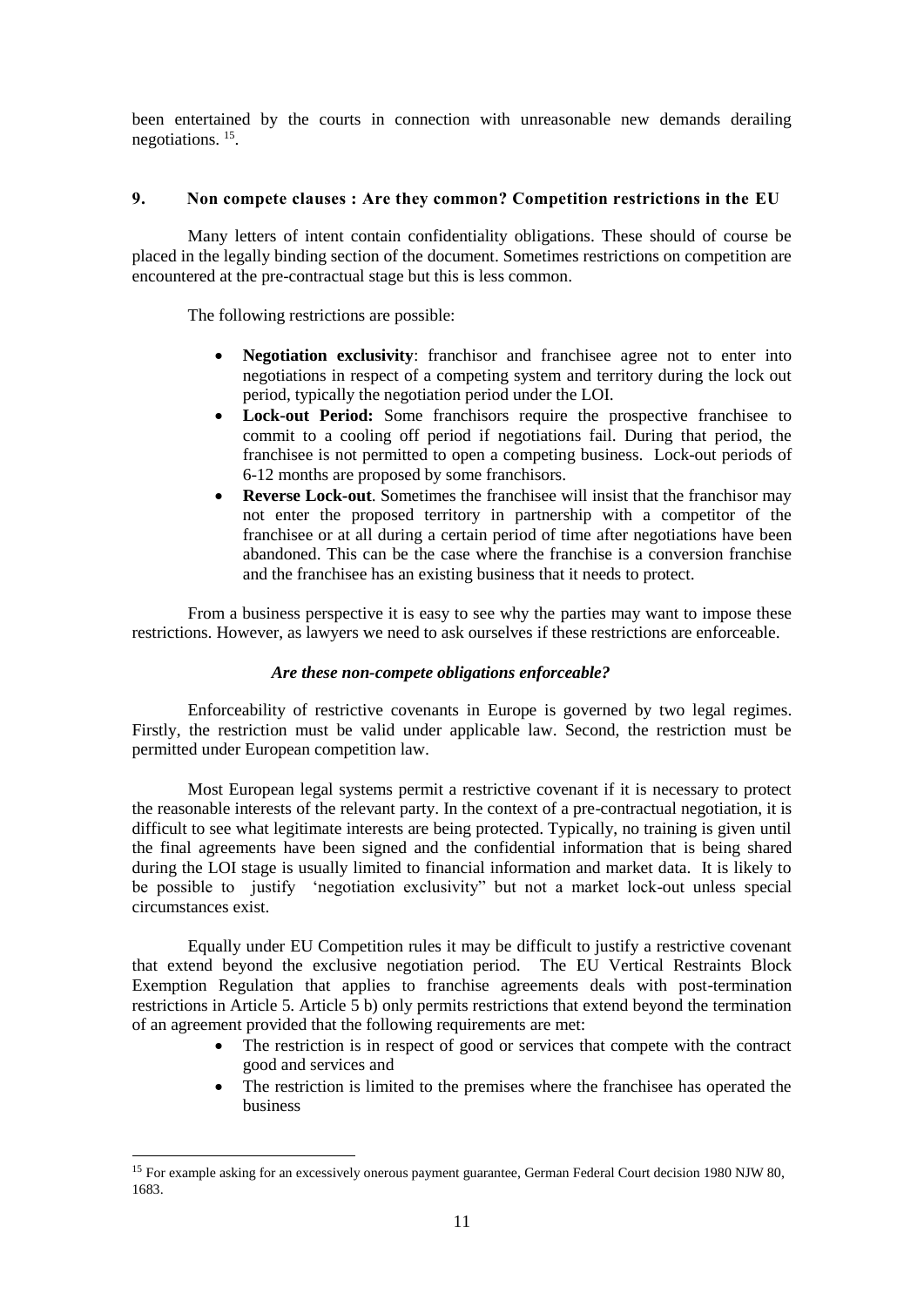• The restriction is essential to protect the know-how of the franchisor that has been transferred to the franchisee

It is highly unlikely that these conditions would be met in a pre-contractual negotiation. Accordingly, it would appear that a post-termination restriction in a term sheet is not enforceable.

## <span id="page-11-0"></span>**10. Breaking (or changing) the terms of an interim deal document: (i) a confidentiality obligation is effectively enforceable (and enforced) or it is rather a "moral suasion" type of clause? (ii) non-binding commercial terms are actually set in stone?**

A confidentiality obligation should be placed in the binding part of the term sheet. Correctly drafted there is no reason why it would not be enforceable provided that it is expressly stated to be legally binding and protects genuine trade secrets. In line with standard drafting practice, information that is already in the public domain cannot be protected.

Regarding the non-binding commercial terms that are set out in an interim deal document, the legal position in common law countries is clear. These conditions are not binding. It is therefore possible to renegotiate and the suasion is moral rather than legal. Obviously a party that acquires a reputation for renegotiating provisions that were the subject of prior negotiation and agreement (as documented in a term sheet), may find it difficult to find much interest from potential franchisors or franchisees as the case may be once this behavior becomes known. There is a cultural aspect to this as some cultures have a strict code of honor around hand-shake deals whilst it is considered acceptable in other communities to request further concessions and discounts at the contract stage.

If the language in the term sheet is not clear or does not contain a complete list of all relevant matters, this may be used to re-open negotiations. One practice that may work for franchisors to prevent this from occurring, would be to state in the term sheet that "*any terms not expressly dealt with in this term sheet will be as set out in the standard form of franchise agreement of the franchisor"*. Before negotiating international contracts, franchisors should prepare an international form of franchise agreement and matching standard term sheet, to minimize areas of unclarity and negotiation. Most franchise term sheets offer flexibility on financial and commercial terms, but not on the technical legal provisions.

In civil law countries, as referred to above, it is possible that a claim can be made for breach of pre-contractual duty, if a party deviates from the commercial terms set out in a signed term sheet without good reason.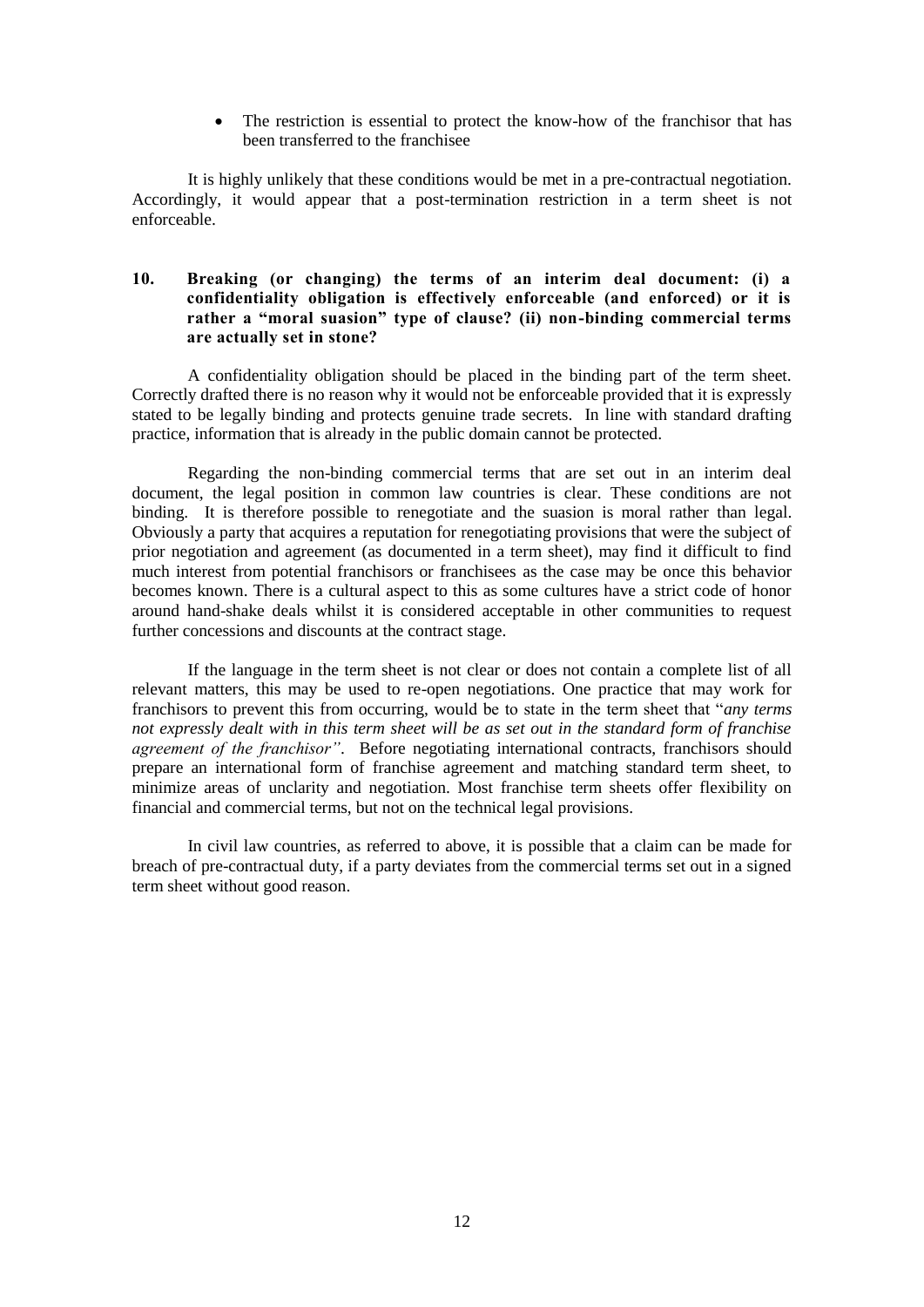## **Biographies**

### **Andria B. Hill**

Andria Hill is a counsel at Hilton, where she is the lead attorney responsible for managed and franchised hotel development in South America. Ms. Hill also has extensive experience in hotel development in Mexico, Central America and the Caribbean. She negotiates hotel management agreements, franchise agreements, financing agreements and other related development agreements with hotel developers and owners. She advises the company's development team in navigating the unique legal and business landscapes of developing hotels in countries across the region and advises the company's owner relations team in managing issues arising during the long-term management and franchise relationships with hotel owners. Prior to joining Hilton in 2012, she practiced real estate law with Arnold & Porter LLP, with a particular focus in the hospitality industry, and real estate and corporate law with Covington & Burling LLP. Ms. Hill received her J.D. from Harvard Law School in 2005 and her A.B. from Princeton University in 2002.

#### **Andrew P. Loewinger**

Andrew Loewinger is a partner in the Washington, D.C. office of Nixon Peabody LLP (an international law firm of 700 attorneys with offices throughout the United States, and in London, and Shanghai). He has represented numerous U.S. and non-U.S. companies in franchising and distribution matters in the United States and internationally on international franchising, licensing and distribution matters. Andrew is the immediate past Chair of the International Franchising Committee of the International Bar Association and a former member of the Governing Committee of the American Bar Association's Forum on Franchising. Andrew is the co-editor and co-author of International Franchise Sales Laws published by the American Bar Association in 2006. He was appointed in 2004 as the first Director of the International Franchise and Distribution Division of the ABA's Forum on Franchising. He has been recognized for many years as one of the top franchise lawyers in the United States and internationally in Who's Who Legal, The International Who's Who of Business Franchise Lawyers; Chambers USA: America's Leading Lawyers for Business; and Best Lawyers in America (in franchise law). Andrew has a B.A. from The Colorado College (Phi Beta Kappa, magna cum laude), a Masters in International Affairs from Columbia University; and a J.D. from Georgetown University Law Center.

#### **Babette Märzheuser-Wood**

Babette heads up the firms Retail Group. She is rated by Chambers Global as a top 10 global franchise lawyer. She is a partner in the firms' Franchise Group and heads up the European Franchise team at Dentons. She specializes in international franchise and concession agreements and IP-driven joint ventures. Babette has transactional experience in all 28 EU Member States. She also advises clients on franchise agreements and other innovative structures for international expansion in the global marketplace. Babette has particular expertise in the hotel, leisure, retail and restaurant sectors. She is dual qualified in Germany and the UK. She is recognised as one of Europe's leading experts in retail, hotel and leisure franchising with a particular emphasis on German speaking Europe. Babette is recognised as a leading expert in international franchising by Chambers Global which says she is "highly regarded for her experience in the hotel and leisure industry". She is also recommended by The International Who's Who of Franchise Lawyers, Chambers UK and Legal 500 for her franchise expertise. She is listed as a recommended country expert for Germany in Chambers Global. Babette's research on the role of franchising in the European hospitality industry has attracted widespread media attention. Babette is the author of "International Protection of a Franchisor's System", Vancouver 2004. She has written the European section of Butterworth's Franchise Laws. She